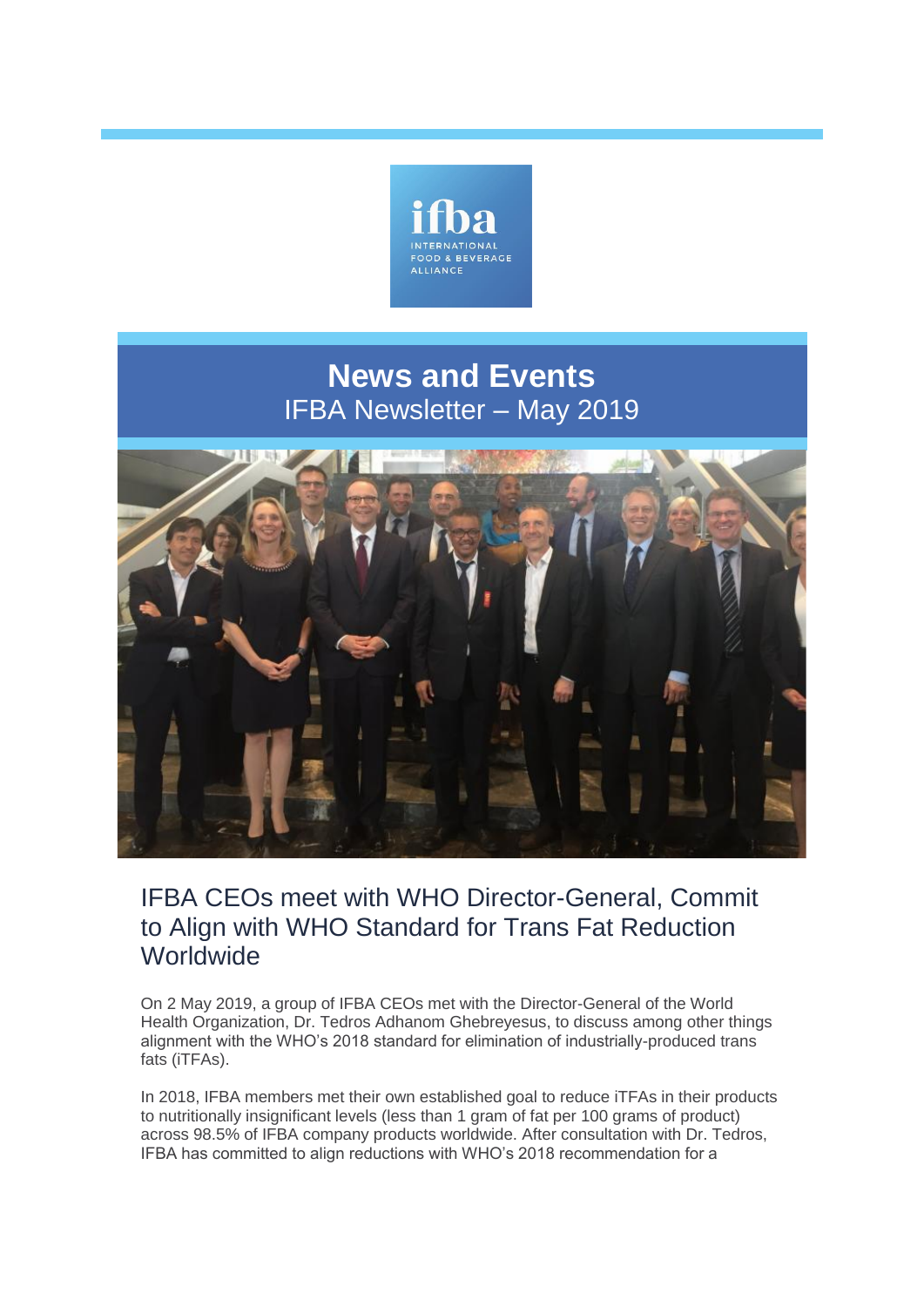maximum iTFA threshold in food products not exceeding 2 grams of iTFA per 100 grams of fat or oil by 2023.

IFBA appreciates Dr. Tedros' commitment to cross-sector collaboration with governments, health authorities, civil society and food and beverage industry associations to share best practices and help guide other companies, particularly Small and Medium Enterprises, through the process of substituting PHOs and reducing iTFAs.



# IFBA Secretary General Addresses the Private Sector Mechanism Special Event on Transforming Food Systems for Improved Nutrition

On 26 April, the Private Sector Mechanism (PSM), member of the United Nations Committee on World Food Security (CFS), hosted a special event, Transforming Food Systems for Improved Nutrition attended by over 75 representatives of the Rome-Based Agencies, Member States, the private sector, civil society, philanthropy, and research groups. The event was part of an ongoing effort to ensure that the PSM Recommendations for CFS Voluntary Guidelines on Food Systems and Nutrition are both implementable and transformative. Over the course of the day, PSM presented [17](https://agrifood.net/documents/nutrition/345-psm-policy-recommendations-food-system-and-nutrition-guidelines/file)  [policy recommendations](https://agrifood.net/documents/nutrition/345-psm-policy-recommendations-food-system-and-nutrition-guidelines/file) for discussion by attendees. IFBA Secretary-General Rocco Renaldi, presented the work and perspective of IFBA on consumer education, nutrition information and responsible marketing.

**[Read More](http://www.fao.org/fileadmin/templates/cfs/Docs1819/Nutrition/CFS_Zero_Draft_Voluntary_Guidelines_Food_Systems_and_Nutrition.pdf)**

## Multi-Stakeholder Hearing in Preparation for the United Nations General Assembly High-Level Meeting on Universal Health Care

On 29 April, IFBA attended a multi-stakeholder hearing on universal health care at the United Nations to contribute to the conversation on prevention as an essential tenet of universal health coverage. The President of the General Assembly, alongside the WHO and UHC2030, convened the interactive hearing as part of the preparatory process for the High-Level Meeting which will take place on 23 September 2019 in New York, with the overall theme "Universal Health Coverage: Moving Together to Build a Healthier World."

**[Read More](https://www.uhc2030.org/news-events/uhc2030-events/multi-stakeholder-hearing-in-preparation-for-the-united-nations-general-assembly-high-level-meeting-on-uhc-542996/)**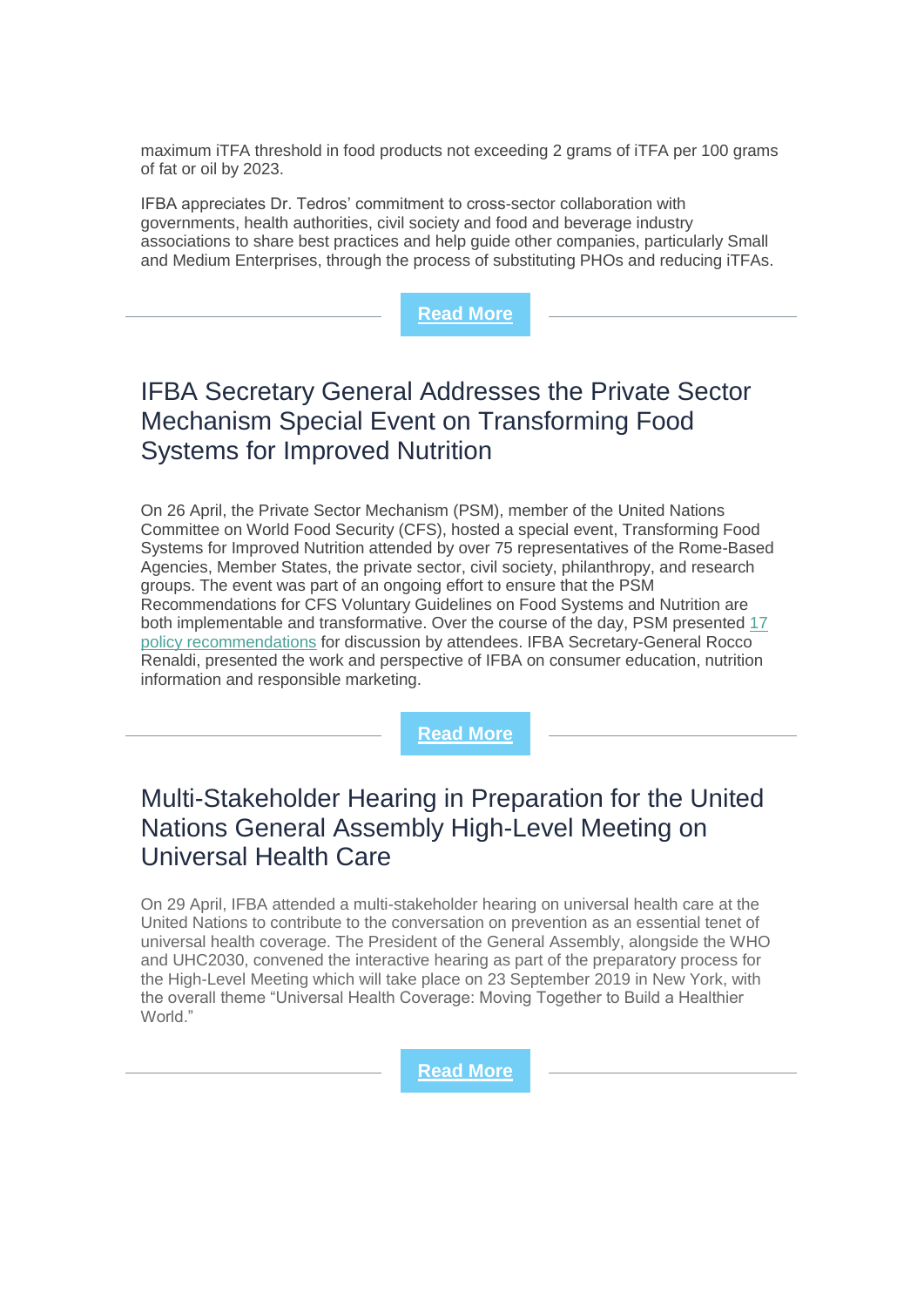**UNAIDS and WHO Convene Multi-Stakeholder Consultation on draft UN Global Action Plan for Healthy Lives and Well-Being for All**



On 30 April, IFBA took part in a consultation to discuss [Phase One](https://apps.who.int/iris/bitstream/handle/10665/311667/WHO-DCO-2018.3-eng.pdf) of the [Global Action](https://www.who.int/sdg/global-action-plan)  [Plan for Healthy Lives and Well-Being for All \(GAP\),](https://www.who.int/sdg/global-action-plan) which is currently being developed. Attendees included community organizations, global health NGOS and UN agencies committed to advancing collective action and accelerating progress towards achievement of the health-related Sustainable Development Goals (SDGs). The agenda focused on potential areas for non-State actor and UN agency collaboration. Phase One of the GAP addresses communicable diseases and access to healthcare. It is expected that Phase Two will include a review of determinants of health and recommend action on certain key factors and levers, identified as "accelerators". The full GAP will be presented at the UN High-level Meeting in September 2019.

**[Read More](https://www.who.int/docs/default-source/global-action-plan/draft-meeting-report-for-comment-gap-consultation-8-may-2019.pdf?sfvrsn=9ac1c869_2)**

**McDonald's & the Alliance for a Healthier Generation FIVE-YEAR PROGRESS REPORT ON 2013 COMMITMENTS** 

""KEYBRIDG

#### McDonald's Releases Five-Year Progress Report on Efforts to Promote Fruit, Vegetables, Low-Fat Dairy and **Water**

On 14 May 2019, McDonald's released the findings from a five-year progress report prepared by public policy economic consulting firm Keybridge on McDonald's progress towards it[s2013 commitments](https://www.healthiergeneration.org/articles/alliance-and-mcdonalds-announce-groundbreaking-cgi-commitment-to-promote-balanced-food-and) to work with the Alliance for a Healthier Generation in a global effort to promote healthier options for youth and their families and increase customers' access to fruits, vegetables, low-fat dairy, and water. McDonald's five commitments related to menu offerings, menu boards, packaging, and marketing to children to be implemented across all of its markets globally by 2020. The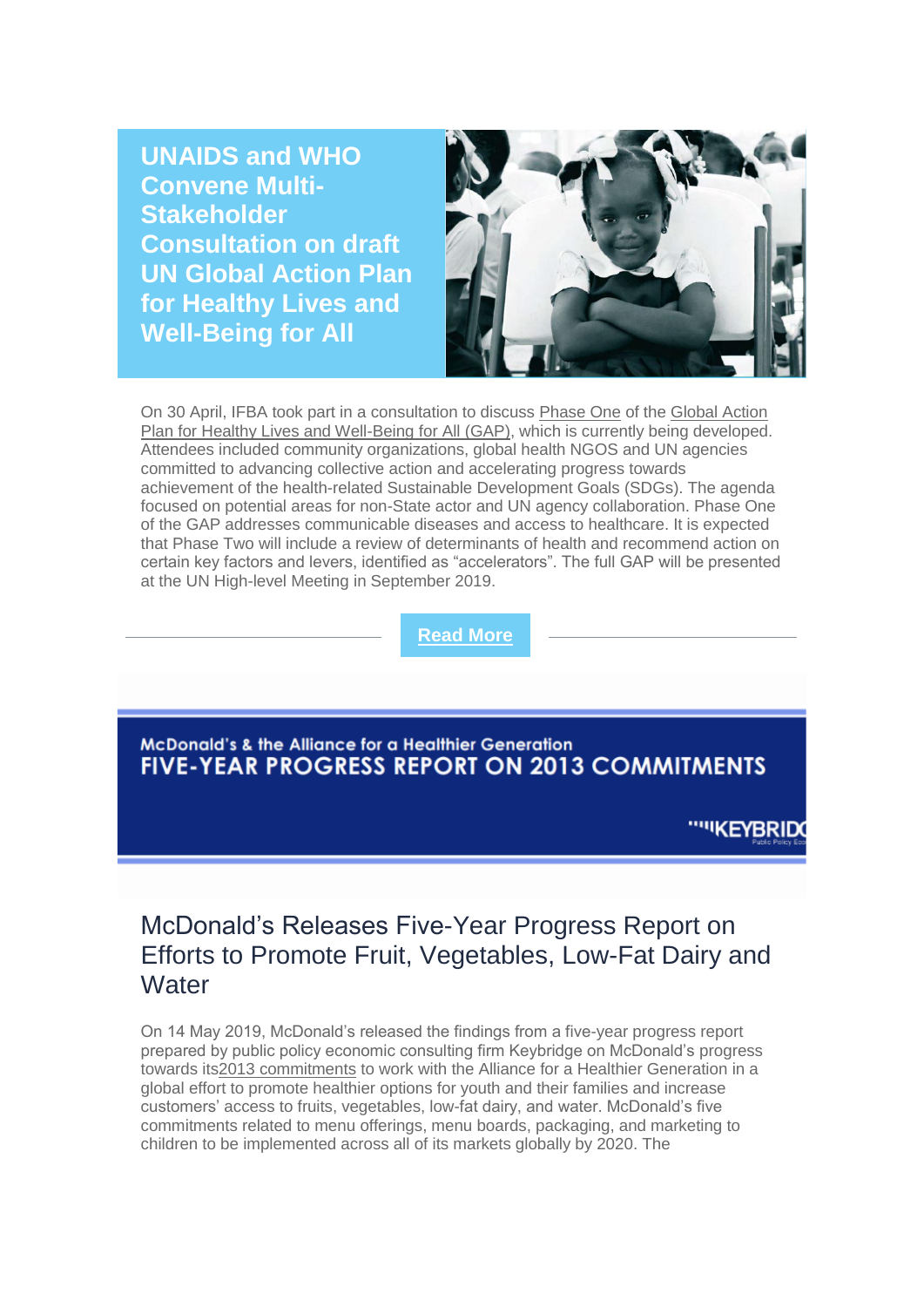Keybridge [report](https://www.healthiergeneration.org/our-work/businesses/impact/mcdonalds-commitment/five-year-interactive-report) (and associated [methodology\)](https://corporate.mcdonalds.com/content/dam/gwscorp/scale-for-good/McD_AHG_Detailed_Methodology.pdf) found that a majority of the markets studied met the 2013 commitments two years ahead of schedule, and the remaining markets are on track to meet their targets by the 2020 deadline.

Global Progress Highlights between September 2013 and September 2018:

- McDonald's has served over 6.4 billion fruit, vegetable, low-fat dairy and water items in *Happy Meals* across the 20 major markets
- Over 200 million value meal customers chose a fruit, vegetable or side salad option as a substitute for french fries
- Across the 20 major markets, the percentage of *Happy Meal* customers served milk, water or juice as their beverage choice increased 12% (from 36% to 48%).
- The variety of balanced side options served in *Happy Meals* across the 20 major markets increased with the introduction of 43 new fruit, vegetable, low-fat dairy and water options, resulting in 161 total options, including, for example, grape tomatoes in Australia, corn cups in Taiwan, and heart-shaped carrots in Austria.

McDonald's USA progress highlights between September 2013 and September 2018:

- The percentage of Happy Meal customers served with milk, water or juice has increased 15% (from 37% to 52%). With this shift, more than half of *Happy Meals* in the U.S. now include milk, water or juice as the beverage choice.
- Over 3.4 billion fruit, low-fat dairy and water items have been served in *Happy Meals*since 2013. In 2018 alone, over 250 million sides of apple slices were served in the U.S.

In 2018, McDonald's [announced](https://news.mcdonalds.com/news-releases/news-release-details/mcdonalds-announces-global-commitment-support-families-0) five new global goals to be implemented by 2022, that further its efforts with the Alliance for a Healthier Generation.





**72nd World Health Assembly (WHA72)**

**Geneva, Switzerland 20th-28th May 2019**

**[Learn More](http://apps.who.int/gb/e/e_wha72.html)**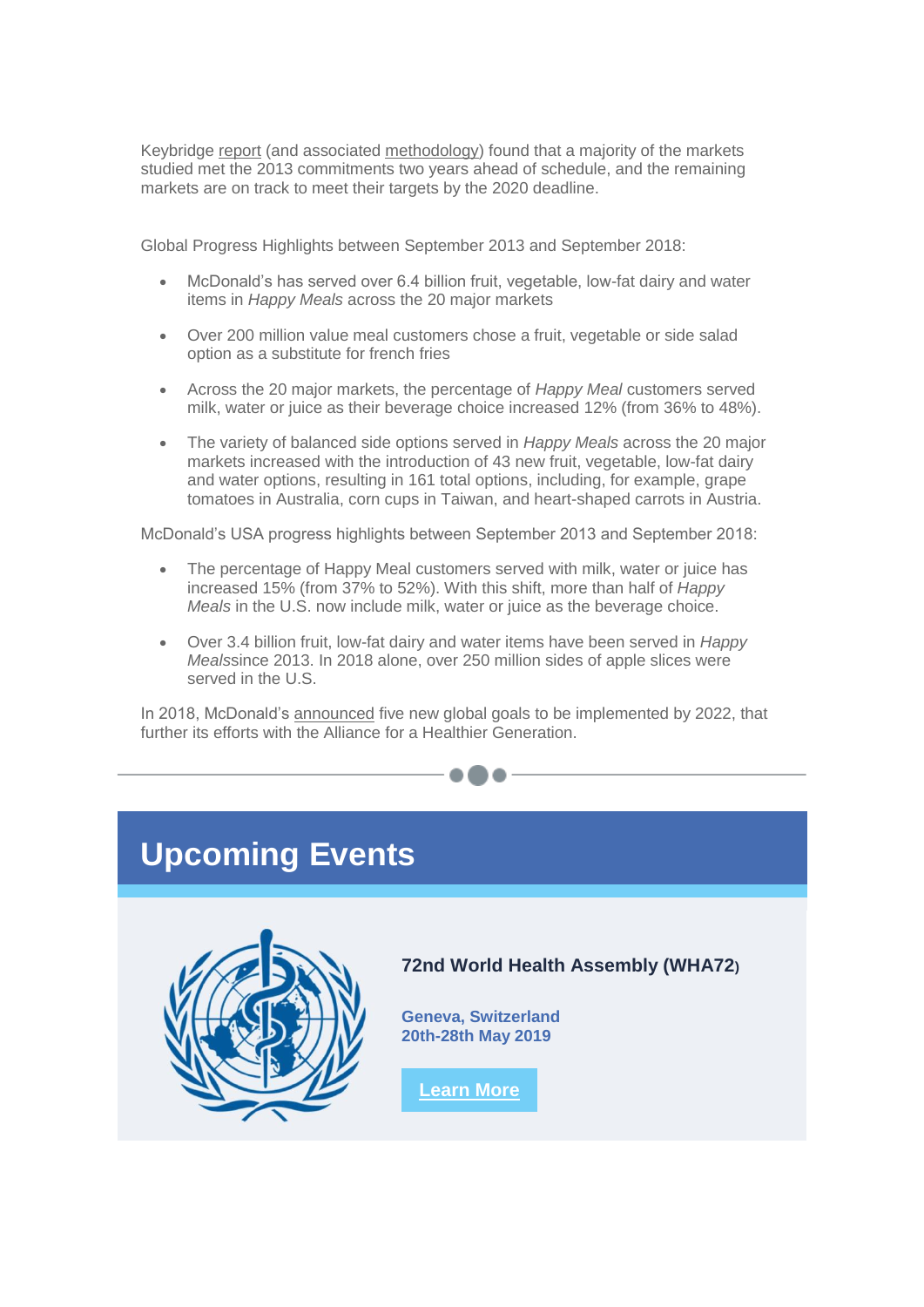